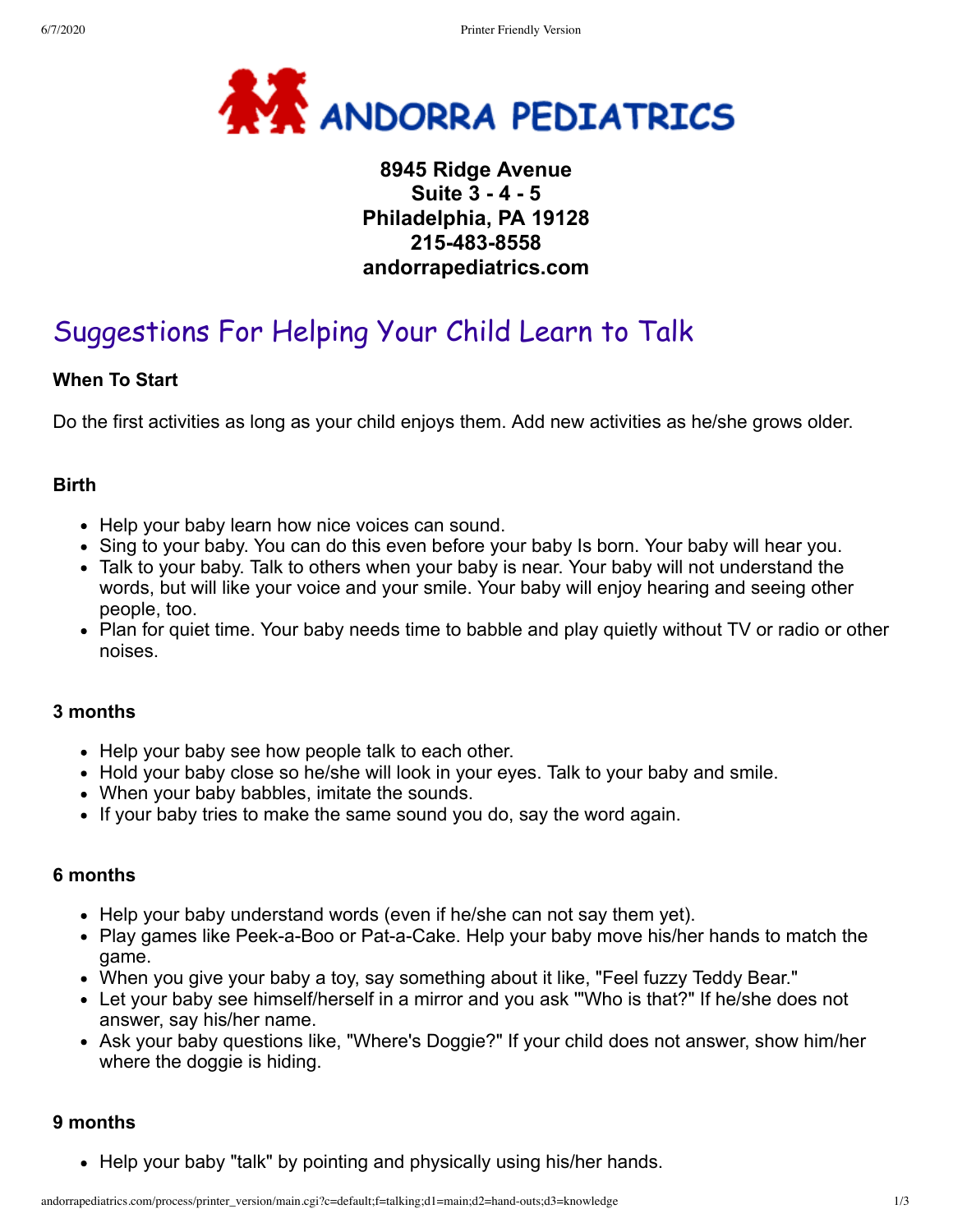- Show your baby how to wave "bye-bye." Tell your baby "Show me your nose." Then point to your nose.
- He/she will soon point to his/her nose. Do this with toes, fingers, ears, eyes, knees, and so on.
- Hide a toy while your baby is watching. Help your baby find it. Share his/her delight at finding it.
- When your baby points at or gives you something, talk about the object with him/her.

#### **12 months**

- Help your child to say the words he/she knows.
- Talk about the things you use, like "cup," "juice," "doll." Give your child time to name them.
- Ask your child questions about the pictures in books. Give your child time to name things in the picture.
- Smile or clap your hands when your child names the thing that he/she sees Say something about it.

# **15 months**

- Help your child talk with you.
- Talk about what your child wants most to talk about. Give him/her time to tell you about it.
- Ask about things you do each day--"Which shirt will you pick today?" "Do you want milk or juice?"
- When your child says only one word, like "ball," repeat it with a little extra--"That's Baby's ball."
- Pretend your child's favorite doll or toy animal can talk. Have conversations with the toy.

# **18 months**

- Help your child put words together and learn how to follow simple directions.
- Ask your child to help you. For example, ask your child to put his/her cup on the table.
- Teach your child simple songs and nursery rhymes. Read to your child.
- Encourage your child to talk to friends and family. A child can tell them about a new toy, for example.
- Let your child "play telephone. " Have a pretend telephone conversation.

# **2 years**

- Help your child put more words together. Teach your child things that are important to know.
- Teach your child to say his/her first and last name.
- Ask about the number, size, and shape of things your child shows you. If it is worms, you could say; "What fat wiggly worms! How many are there? Where are they going?" Wait, watch, and listen to the answer. Suggest an answer if needed: "I see five.... Are they going to the park or the store?"
- Ask your child to tell you the story that goes with a favorite book.
- Check your local library for programs for toddlers.
- Do not forget what worked earlier. For example, your child still needs quiet time. This is not just for naps.
- Turn off the TV and radio and let your child enjoy quiet play, singing, and talking.

This information should not be used as substitute for the medical care and advice of your child's physician. Health related topics found on the Andorra Pediatrics web site should not be used for diagnosing purposes or be substituted for medical